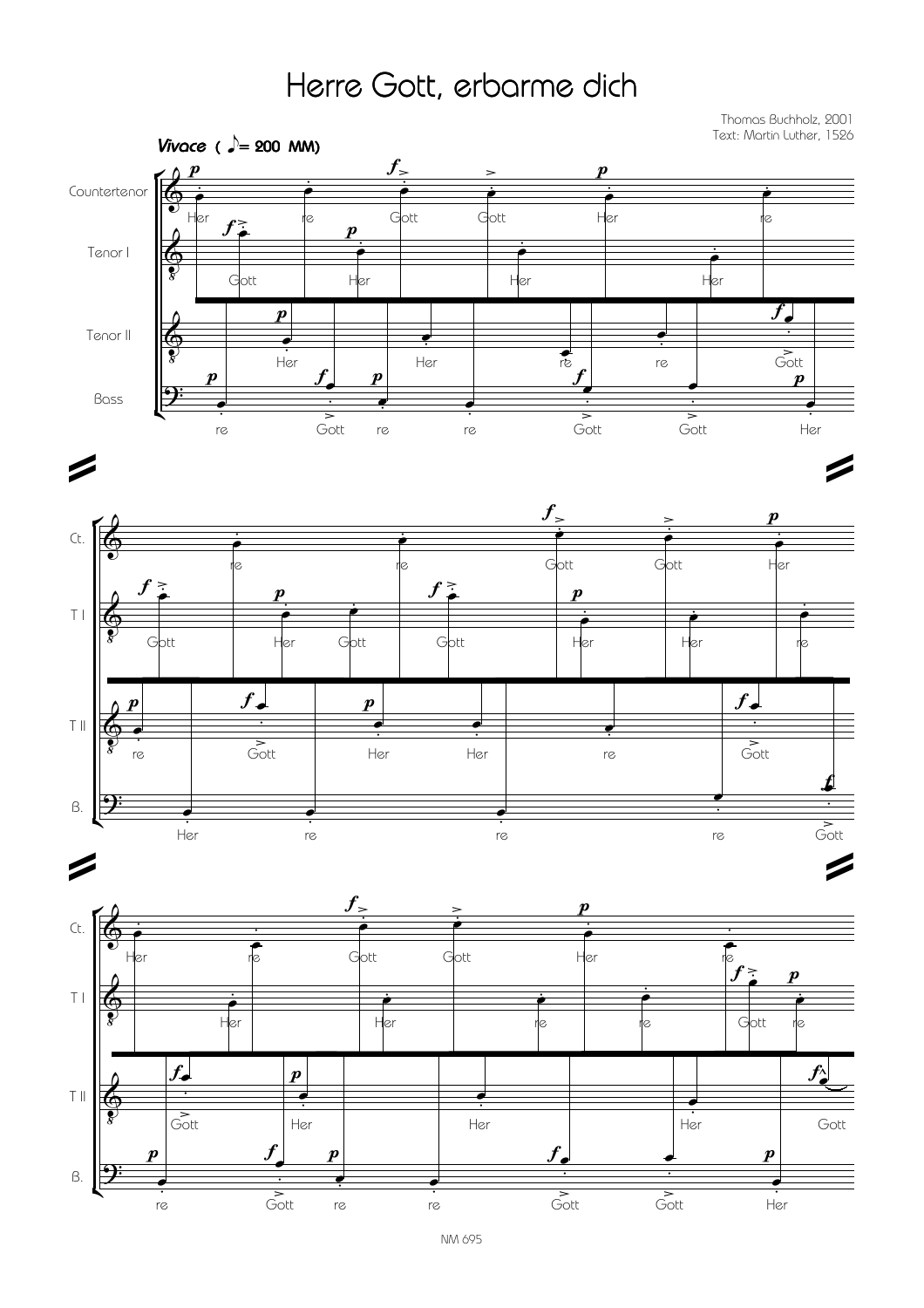







Chris-te, Chris - te, Chris te, Chris - te, Chris - te, Chris - te,

9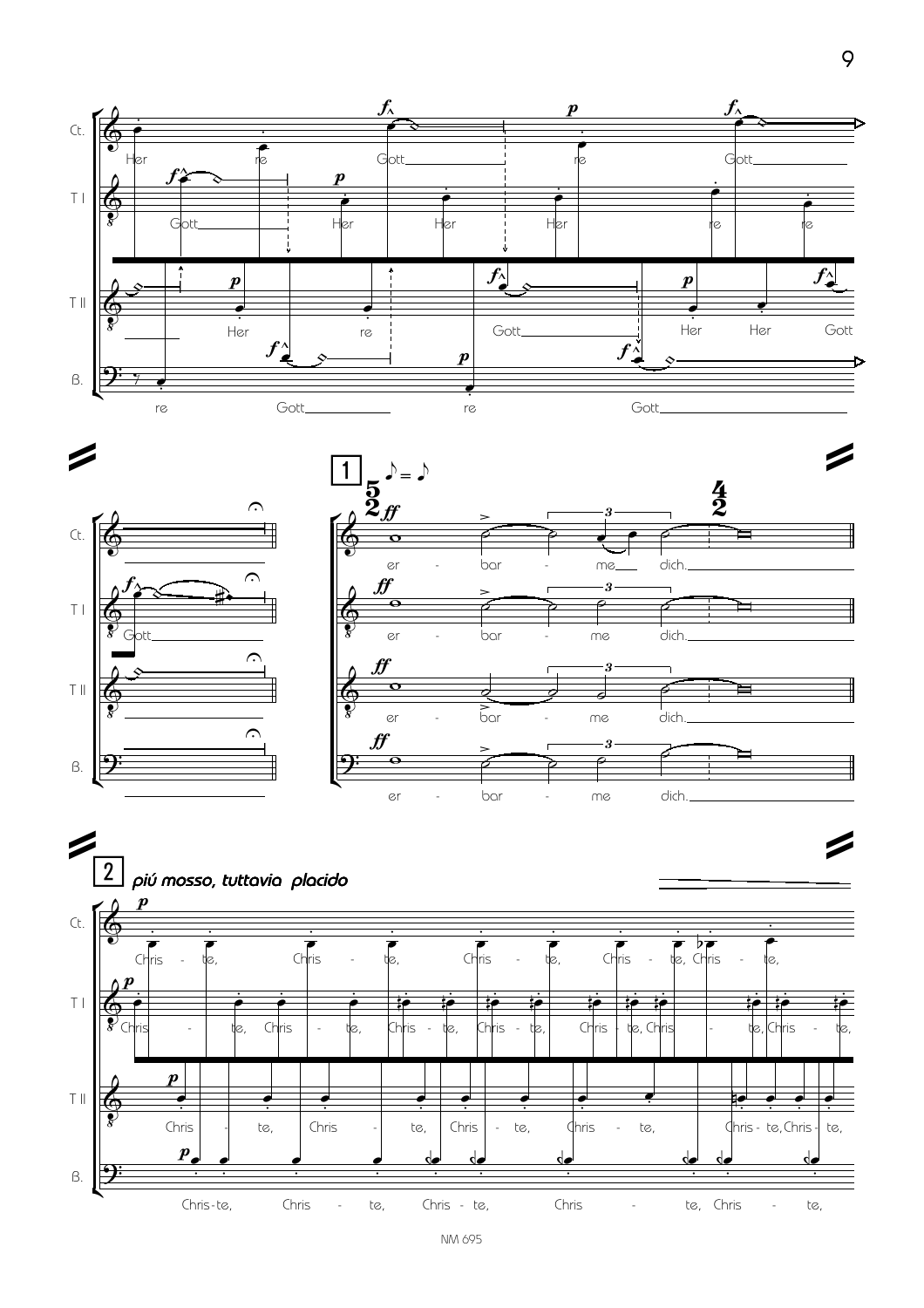Ct. T I T II B. ŕ Ľ  $\Phi$ Ch<mark>ris - t</mark>e, Chris pp - Chris te, te, - Chris te, - Chris te, - Chris te, -  $\frac{1}{\bullet}$  $\frac{1}{\epsilon}$  $\frac{1}{\sqrt{2}}$  $\cdot$  $\cdot$  $\frac{1}{\sqrt{p}}$   $\frac{1}{\sqrt{p}}$   $\frac{1}{\sqrt{p}}$  $\cdot$   $\cdot$  $\begin{array}{c} \mathbf{H} \bullet \\ \mathbf{Chris} - \mathbf{I} \otimes \mathbf{R} \end{array}$ .<br>• 1<del>1</del>0 #0  $\cdot$  $\cdot$ Ħ  $\Phi$  $\bullet$  Chris - ie,  $\vert$  chris te, Chris te, Chris te, - te, Chris te, - te, - chris te, - te, - te, - te, - te, - $\dot{\bullet}$  $\frac{1}{2}$  $\dot{\bullet}$   $\dot{\bullet}$  $\frac{1}{2}$  $\overrightarrow{p}$  , and the set of  $\overrightarrow{p}$  $\frac{1}{\sqrt{2}}$ te. Chris  $\frac{1}{2}$  $\frac{1}{2}$  $\frac{1}{2}$  $\frac{1}{\epsilon}$  $\frac{1}{\epsilon}$  $\frac{1}{2}$  $\frac{1}{2}$  $\frac{1}{2}$  $\dot{\bullet}$  is # $\dot{\phantom{0}}$  **;**  $\Phi$  $\stackrel{\bullet}{\bullet}$  Chris te, Chris te, Chris te, i.e.,  $\begin{vmatrix} \cdot & \cdot & \cdot \\ \cdot & \cdot & \cdot \\ \cdot & \cdot & \cdot \end{vmatrix}$  chris te,  $\begin{vmatrix} \cdot & \cdot & \cdot \\ \cdot & \cdot & \cdot \\ \cdot & \cdot & \cdot \end{vmatrix}$ .  $\overline{\bullet}$  $\bullet$   $\bullet$   $\bullet$   $\bullet$ ŗ  $\begin{array}{c|c} \n\cdot & \cdot \\
\hline\n\end{array}$  . The term is the term of the term is the term of the term is the term in the term is the term in the term is the term in term in term in term is the term in term in term in term is the term i ŗ  $\frac{1}{\sqrt{2}}$  $\frac{1}{1}$  $\frac{1}{2}$  $\frac{1}{1}$  $\overrightarrow{a}$  $\frac{1}{1}$  $\frac{1}{2}$ <u>ີງ:</u> Chris - te, Chris te, Chris te, Chris te, Chris - te, Chris - te, Chris  $\overline{\phantom{a}}$  $\ddot{\ }$   $\ddot{\phantom{0}}$  $\leftrightarrow$  $\overline{\cdot}$  $\frac{1}{2}$   $\frac{1}{2}$  $\ddot{\phantom{0}}$  $\overrightarrow{=}$  $\ddot{\phantom{0}}$ <u>td td</u>  $\ddot{\ }$  $\overline{\phantom{a}}$  $\frac{1}{1}$  be  $\cdot$ <u>be</u>  $\ddot{\phantom{0}}$ ł 10

 $\overline{z}$  and the contract of the contract of the contract of the contract of the contract of the contract of the contract of the contract of the contract of the contract of the contract of the contract of the contract of